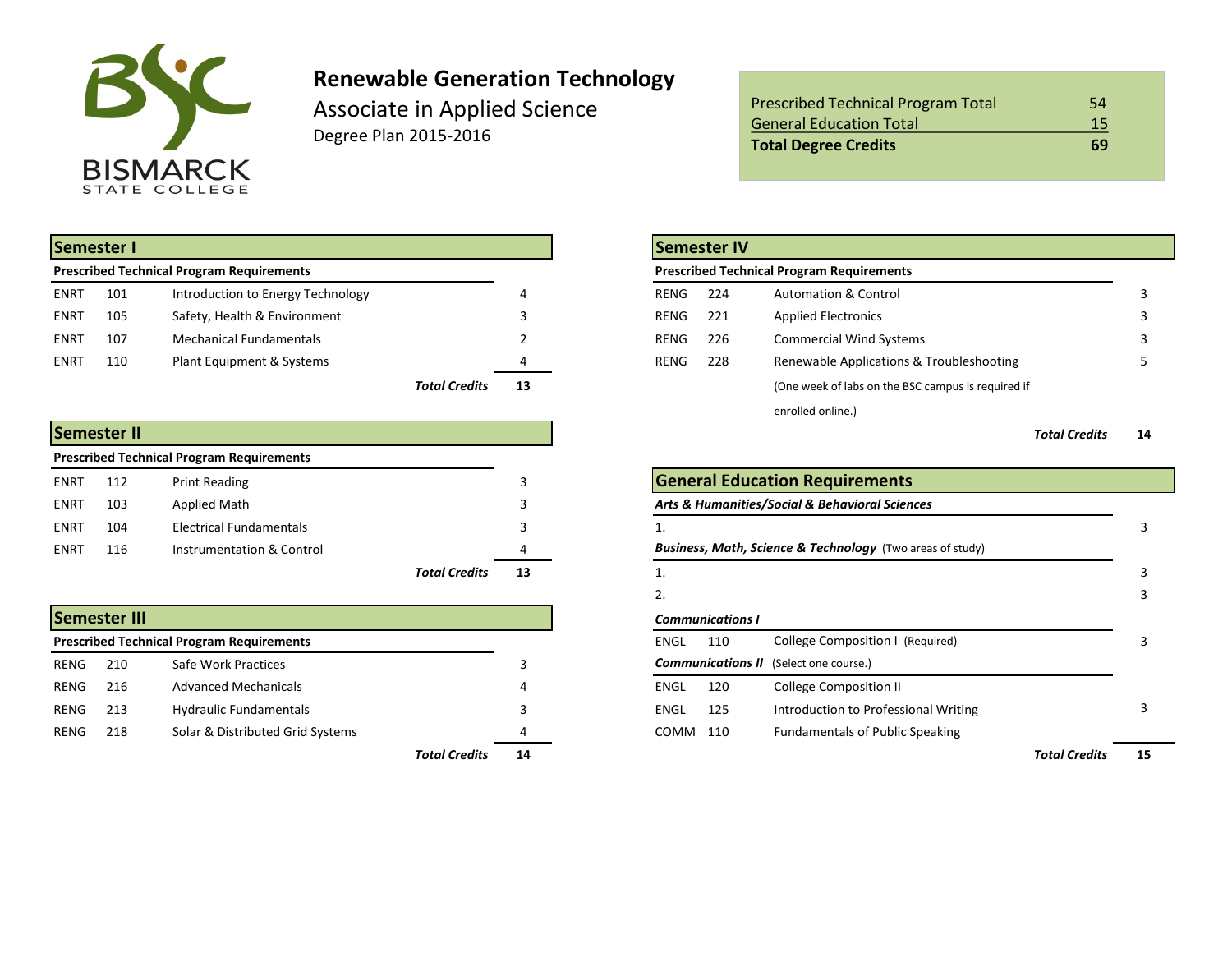| <b>Associate in Applied Science (AAS)</b>                                      |                                                             |
|--------------------------------------------------------------------------------|-------------------------------------------------------------|
|                                                                                |                                                             |
|                                                                                |                                                             |
|                                                                                |                                                             |
| <b>Degree Checklist</b>                                                        |                                                             |
| Credits                                                                        |                                                             |
| Earned a minimum of 3 credits in ENGL 110                                      | Earned a minimum of 15 institutional credit (BSC only)      |
| Earned a minimum of 3 credits in ENGL 120, 125 or COMM 110                     | Earned a minimum 2.00 institutional GPA (BSC only)          |
| Earned a minimum of 3 credits in Arts & Humanities/Social & Behavioral Science | Earned a minimum 2.00 cumulative GPA (BSC + Transfer)       |
| Earned a minimum of 6 credits in Business, Math, Science & Technology          | Earned a minimum 2.00 GPA in a prescribed technical program |
| Earned prescribed technical program requirements                               | Cleared all college obligations                             |
|                                                                                | Declared program of study is Degree-seeking                 |
| Earned a minimum of 60 total credits                                           | Filed an Application for Degree                             |
| -Academic Skills Courses (ASC) do not apply toward graduation.                 |                                                             |
|                                                                                |                                                             |
|                                                                                | Legend<br>(*) Course not approved as GERTA                  |
| <b>General Education Requirements</b>                                          |                                                             |
| <b>Category I: COMMUNICATIONS</b>                                              | Completed<br><b>Needed</b>                                  |
| Communications I                                                               |                                                             |
| (3 Credits) - ENGL 110                                                         |                                                             |
| Gr. Cr.                                                                        |                                                             |
| 3<br><b>ENGL 110</b><br><b>College Composition I</b>                           |                                                             |
| <b>Transfer Course</b>                                                         |                                                             |

#### Communications II

|                                                                                                                                                                                                                                                                    | (3 Credits) - ENGL 120, 125, COMM 110 (Select one) |                                        |  |  |  |  |  |  |  |  |
|--------------------------------------------------------------------------------------------------------------------------------------------------------------------------------------------------------------------------------------------------------------------|----------------------------------------------------|----------------------------------------|--|--|--|--|--|--|--|--|
| Gr. Cr.                                                                                                                                                                                                                                                            |                                                    |                                        |  |  |  |  |  |  |  |  |
|                                                                                                                                                                                                                                                                    | <b>ENGL 120</b>                                    | <b>College Composition II</b>          |  |  |  |  |  |  |  |  |
| $\overline{\phantom{a}}$ ,                                                                                                                                                                                                                                         | <b>ENGL 125</b>                                    | Introduction to Professional Writing   |  |  |  |  |  |  |  |  |
| $\overline{\phantom{a}}$ 3<br><u>in the company of the company of the company of the company of the company of the company of the company of the company of the company of the company of the company of the company of the company of the company of the comp</u> | <b>COMM 110</b>                                    | <b>Fundamentals of Public Speaking</b> |  |  |  |  |  |  |  |  |
| <b>Transfer Course</b>                                                                                                                                                                                                                                             |                                                    |                                        |  |  |  |  |  |  |  |  |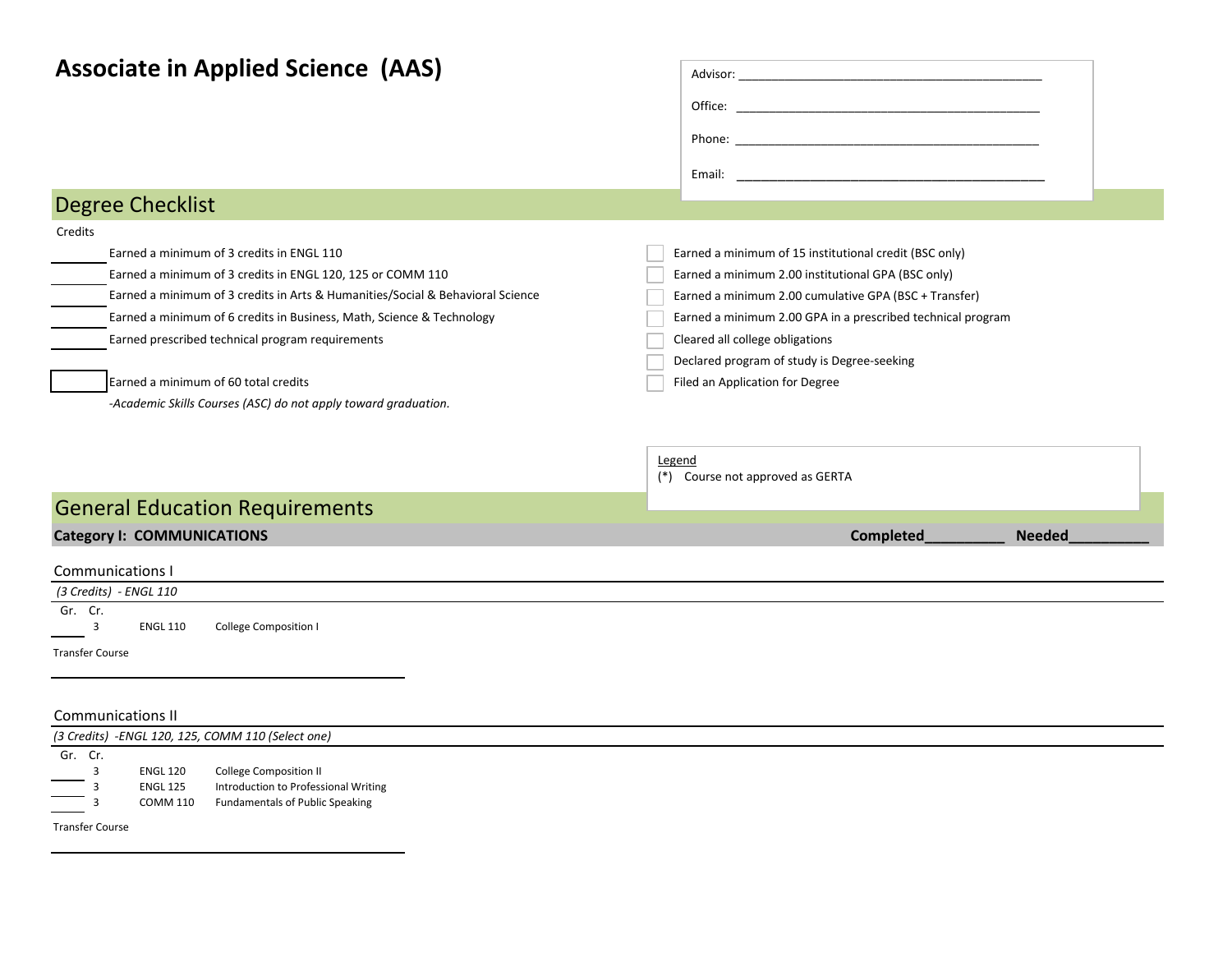# General Education Requirements Continued

#### Category II: ARTS & HUMANITES/SOCIAL & BEHAVIORAL SCIENCES **Completed** Completed **Completed Completed**

| (3 Credits) |                         |                 |                                     |                         |                      |                                       |                         |                           |                                       |
|-------------|-------------------------|-----------------|-------------------------------------|-------------------------|----------------------|---------------------------------------|-------------------------|---------------------------|---------------------------------------|
| Gr. Cr.     |                         |                 |                                     | Gr. Cr.                 |                      |                                       | Gr. Cr.                 |                           |                                       |
|             | $\overline{3}$          | <b>ART 110</b>  | Introduction to the Visual Art      | 3                       | <b>HIST 101</b>      | <b>Western Civilization I</b>         | 3                       | <b>POLS 115</b>           | American Government                   |
|             | 3                       | <b>ART 122</b>  | Two Dimensional Design              | 3                       | <b>HIST 102</b>      | <b>Western Civilization II</b>        | 3                       | <b>POLS 116</b>           | State & Local Government              |
|             | 3                       | <b>ART 124</b>  | <b>Three Dimensional Design</b>     | 3                       | <b>HIST 103</b>      | United States to 1877                 | 3                       | <b>POLS 220</b>           | <b>International Politics</b>         |
|             | З                       | <b>ART 130</b>  | Drawing I                           | 3                       | <b>HIST 104</b>      | United States since 1877              | 3                       | <b>PSYC 111</b>           | Introduction to Psychology            |
|             |                         | <b>ART 210</b>  | Art History I                       | 3                       | <b>HIST 220</b>      | North Dakota History                  | 3                       | <b>PSYC 211</b><br>$\ast$ | Introduction to Behavior Modification |
|             |                         | <b>ART 211</b>  | Art History II                      |                         | <b>HIST 222</b>      | History of the Western Frontier       | 3                       | <b>PSYC 250</b>           | Developmental Psychology              |
|             |                         | <b>ART 220</b>  | Painting I                          | 3                       | <b>HIST 224</b>      | <b>American Studies I</b>             |                         | ∗<br><b>PSYC 261</b>      | Psychology of Adjustment              |
|             |                         | <b>ART 221</b>  | Painting II                         | 3                       | <b>HIST 225</b>      | <b>American Studies II</b>            | 3                       | <b>PSYC 270</b>           | Abnormal Psychology                   |
|             | 3                       | <b>ART 230</b>  | Drawing II                          | $1 - 3$                 | <b>HIST 243</b><br>∗ | <b>Historical Investigations</b>      | 3                       | <b>RELS 120</b>           | Religion in America                   |
|             | 3                       | <b>ART 250</b>  | Ceramics I                          | 3                       | <b>HUMS 210</b>      | <b>Integrated Cultural Studies</b>    | 3                       | <b>RELS 201</b>           | Life & Letters of Paul                |
|             |                         | <b>ART 251</b>  | Ceramics II                         | $1 - 4$                 | <b>HUMS 211</b>      | <b>Integrated Cultural Excursion</b>  | 3                       | <b>RELS 203</b>           | <b>World Religions</b>                |
|             |                         | <b>ART 265</b>  | Sculpture I                         | $\overline{2}$          | <b>HUMS 212</b>      | <b>Integrated Cultural Enrichment</b> | $\overline{3}$          | <b>RELS 220</b>           | Old Testament                         |
|             |                         | <b>ART 266</b>  | Sculpture II                        | 3                       | <b>MUSC 100</b>      | <b>Music Appreciation</b>             | 3                       | <b>RELS 230</b>           | <b>New Testament</b>                  |
|             |                         | CJ 201          | Introduction to Criminal Justice    | $\mathbf{1}$            | <b>MUSC 117</b>      | Concert Choir                         | 3                       | SOC 110                   | Introduction to Sociology             |
|             | 3                       | <b>COMM 211</b> | Oral Interpretation                 | $\mathbf{1}$            | <b>MUSC 118</b>      | <b>Chamber Choir</b>                  | 3                       | SOC 115                   | Social Problems                       |
|             | 3                       | <b>COMM 212</b> | <b>Interpersonal Communications</b> | 1                       | <b>MUSC 121</b>      | <b>String Ensemble</b>                | 3                       | <b>SOC 220</b>            | Family                                |
|             | 3                       | <b>ECON 105</b> | <b>Elements of Economics</b>        | 1                       | <b>MUSC 132</b>      | Wind Ensemble                         | $\overline{3}$          | SOC 221                   | <b>Minority Relations</b>             |
|             | 3                       | <b>ECON 201</b> | Principles of Microeconomics        | $\mathbf{1}$            | <b>MUSC 133</b>      | Woodwind Ensemble I                   | 3                       | <b>SOC 235</b>            | <b>Cultural Diversity</b>             |
|             |                         | <b>ECON 202</b> | Principles of Macroeconomics        |                         | <b>MUSC 134</b>      | Woodwind Ensemble II                  | 3                       | SOC 251                   | Gerontology                           |
|             |                         | <b>ENGL 211</b> | Introduction to Creative Writing    | $\mathbf{1}$            | <b>MUSC 135</b>      | <b>Brass Ensemble I</b>               | 3                       | <b>SOC 252</b>            | Criminology                           |
|             |                         | <b>ENGL 221</b> | Introduction to Drama               | $\mathbf{1}$            | <b>MUSC 136</b>      | <b>Brass Ensemble II</b>              | 3                       | <b>SOC 275</b>            | American Indian Studies               |
|             | 3                       | <b>ENGL 222</b> | Introduction to Poetry              | $\mathbf{1}$            | <b>MUSC 137</b>      | Jazz Ensemble                         | $\overline{a}$          | <b>SPAN 101</b>           | First Year Spanish I                  |
|             | 3                       | <b>ENGL 233</b> | Fantasy & Science Fiction           |                         | * MUSC 138           | <b>Percussion Ensemble</b>            | $\overline{a}$          | <b>SPAN 102</b>           | First Year Spanish II                 |
|             | 3                       | <b>ENGL 236</b> | Women & Literature                  |                         | <b>MUSC 145</b>      | <b>Applied Music</b>                  | 4                       | <b>SPAN 201</b>           | Second Year Spanish I                 |
|             |                         | <b>ENGL 238</b> | Children's Literature               |                         | <b>MUSC 146</b>      | Applied Music - Major                 |                         | <b>SPAN 202</b>           | Second Year Spanish II                |
|             |                         | <b>ENGL 251</b> | <b>British Literature I</b>         | 3                       | <b>PHIL 101</b>      | Introduction to Philosophy            | 3                       | <b>SWK 256</b>            | Development of Social Welfare         |
|             |                         | <b>ENGL 252</b> | <b>British Literature II</b>        | 3                       | <b>PHIL 210</b>      | Ethics                                | 3                       | <b>THEA 110</b>           | Introduction to Theatre Arts          |
|             |                         | <b>ENGL 261</b> | American Literature I               | 3                       | <b>PHIL 220</b>      | Introduction to Logic                 | 3                       | <b>THEA 161</b>           | Acting I                              |
|             | 3                       | <b>ENGL 262</b> | American Literature II              | 3                       | <b>PHIL 250</b>      | Philosophy in Cinema                  | 3                       | <b>THEA 261</b>           | Acting II                             |
|             | ર                       | <b>ENGL 278</b> | Alternative Literature              | з                       | * PHIL 253           | <b>Environmental Ethics</b>           |                         |                           |                                       |
|             | <b>Transfer Courses</b> |                 |                                     | <b>Transfer Courses</b> |                      |                                       | <b>Transfer Courses</b> |                           |                                       |